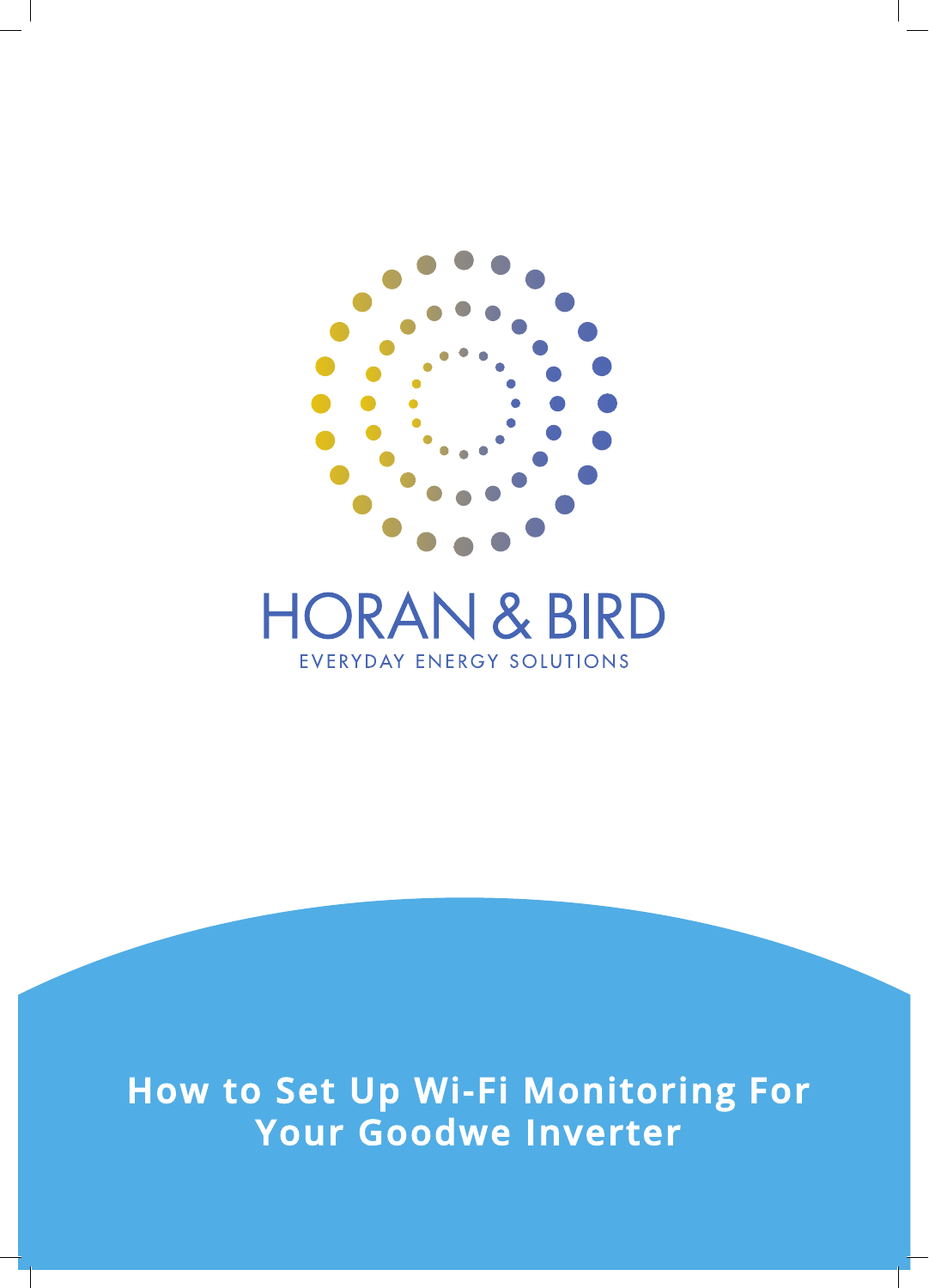

## **Set Up Wifi Monitoring For Your Goodwe Inverter**

- 1. Power on the inverter. The Power light should be double blinking if WIFI has not already been set up.
- 2. Note the inverter serial number and check code from the label on the right side of the inverter.
- 3. Power Wi-Fi router on;
- 4. Search for the keyword "SEMS Portal" from Google Play Store or Apple App Store, download and install the latest version of the monitoring software for free.
- 5. As app keeps updating always, please visit latest version guide doc: http://en.goodwe.com/Public/Home/Wi-Fi Connection Guide.pdf
- 6. Click 'WiFi' Configuration' in login page.
- 7. Power on Inverter, then click'Next'.

| Email Address<br>я |                                  |
|--------------------|----------------------------------|
| তি                 | Please input your password.<br>O |
| □ Remember         | Forget password?                 |
|                    |                                  |
|                    | Login                            |
|                    |                                  |
| Register           | <b>Wi-Fi Configuration</b>       |

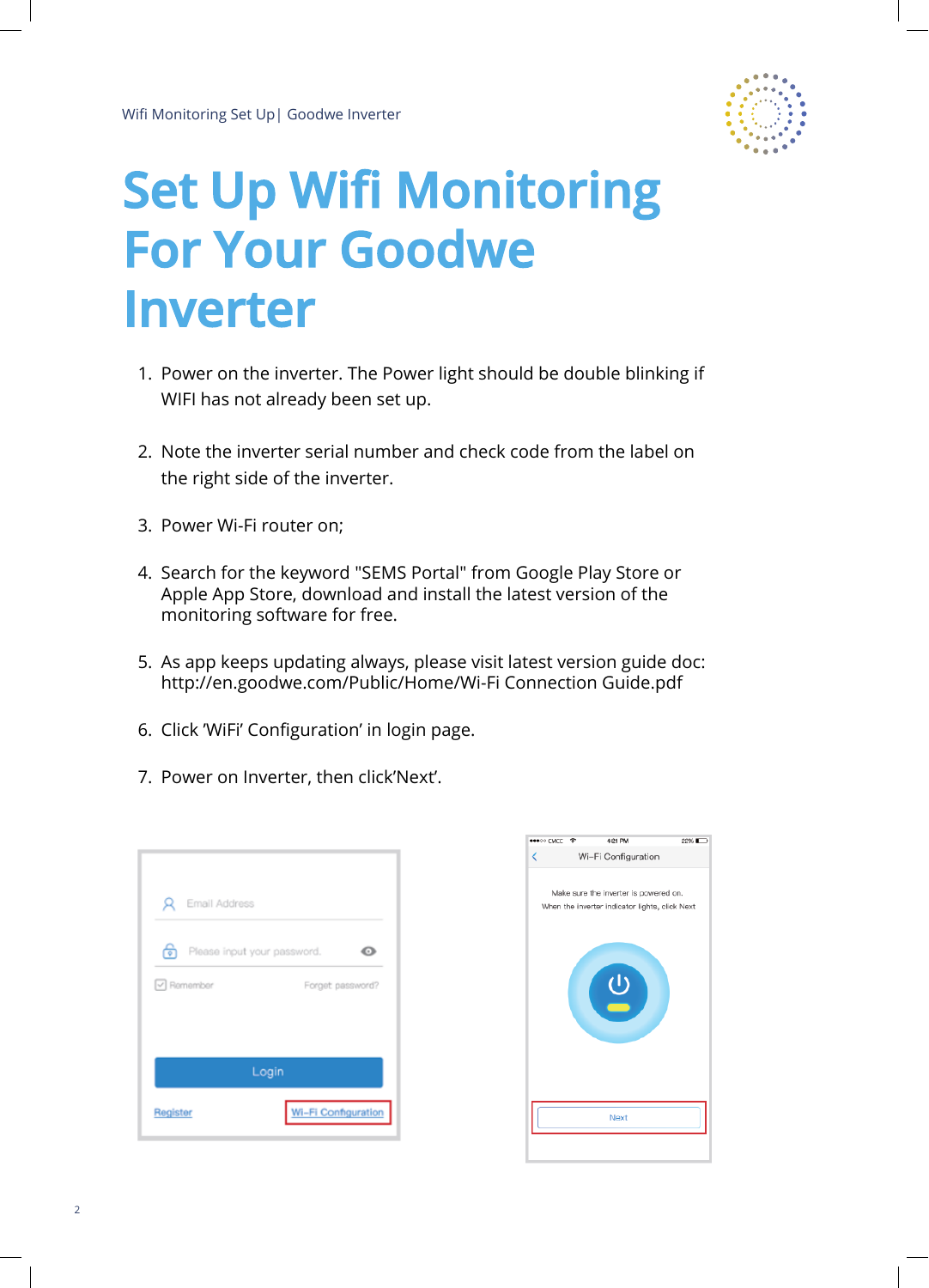

8. Click 'Go into WLAN setting interface'.





- 9. Connect to Solar-WiFi(password: 12345678) back to App.
- 10. Click 'next'.
- 11. Select your WiFi network.
- 12. Enter your password and click 'Set'
- 13. Click 'OK'
- 14. If it fails, you can 'Reconfigure' or view 'Configuration help'.

| No SIM 字          | 2:17 PM<br><b>126%■</b> |  |
|-------------------|-------------------------|--|
| K                 | Wi-Fi Network           |  |
| Wi-Fi Network     | Please select a router  |  |
| Encryption        |                         |  |
| Password          | <b>Input Password</b>   |  |
| <b>DHCP</b>       |                         |  |
| <b>IP Address</b> | 0.0.0.0                 |  |
| Subnet Mask       | 0.0.0.0                 |  |
| Gateway Address   | 0.0.0.0                 |  |
| Cancel            | Confirm                 |  |
|                   | yanxiaodating<br>÷.     |  |
|                   | OVERSEA-WIFI<br>€       |  |
|                   | TP-LINK_jiankong        |  |
|                   | TPGuest 0D84<br>a       |  |
|                   | Solar-WIFI00000000<br>s |  |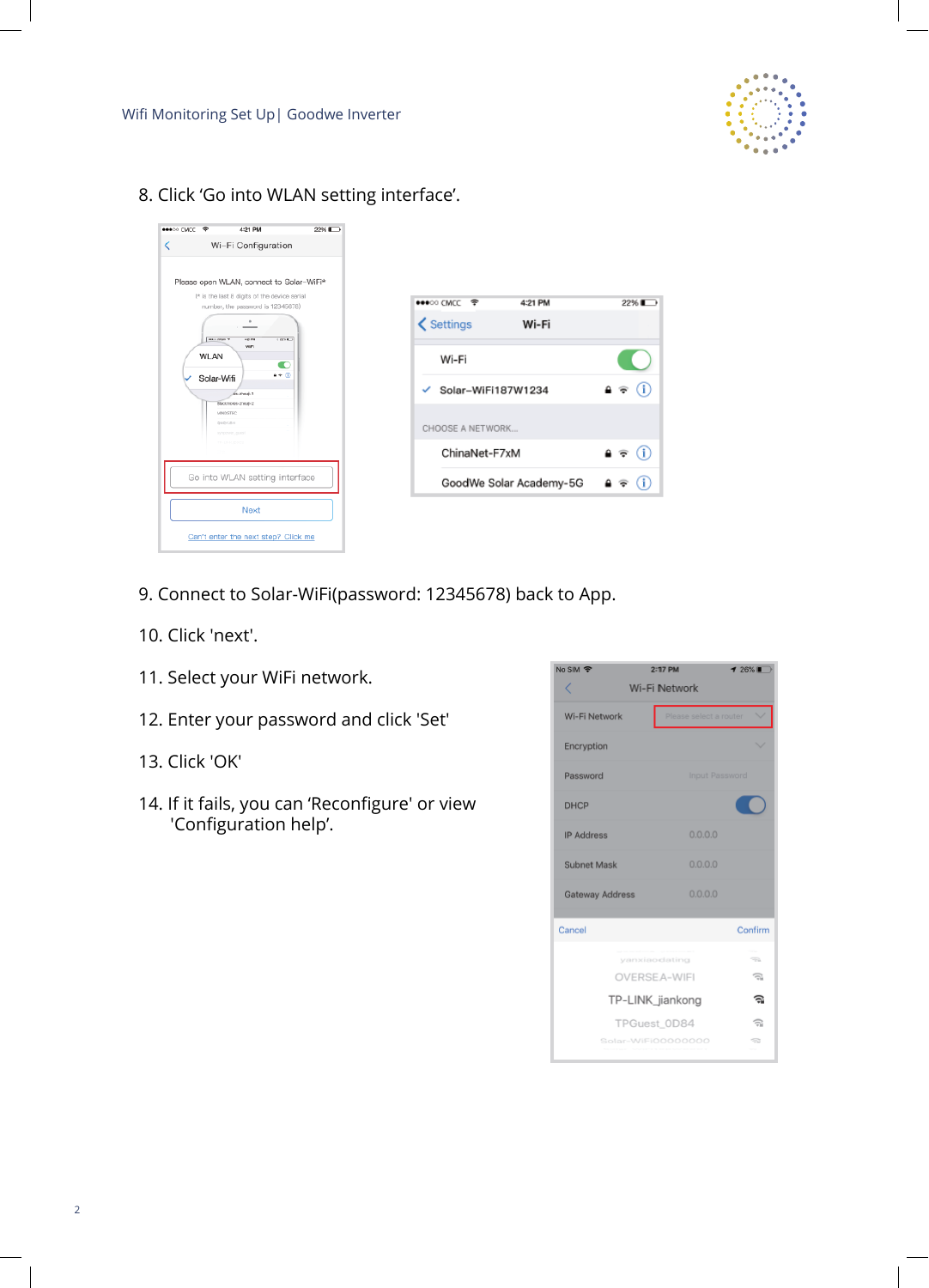Wifi Monitoring Set p | Goodwe Inverter



## **Set Up Goodwe App**

*Please download the Goodwe APP: SEMS Portal on your smart phone or tablet in advance.*

1. Click Register for creating the account > Select Owner and type in the E-mail together with password.

| <b>SEM5</b><br>Email Address<br>$\sim$<br>٠<br>E-mail<br>Please input your password<br>⊙<br>ക<br>٠<br>Password<br>Remember<br>Forget password?<br>٠<br>Confirm Password<br>one number.<br>Login<br><b>Wi-Fi Configuration</b><br><b>Register</b><br><b>Register</b> | English $\blacktriangledown$ | all T-Mobile NL 宇<br>12:12<br>60%1<br>Distributor<br>Owner                                          |
|---------------------------------------------------------------------------------------------------------------------------------------------------------------------------------------------------------------------------------------------------------------------|------------------------------|-----------------------------------------------------------------------------------------------------|
|                                                                                                                                                                                                                                                                     |                              |                                                                                                     |
|                                                                                                                                                                                                                                                                     |                              |                                                                                                     |
|                                                                                                                                                                                                                                                                     |                              |                                                                                                     |
|                                                                                                                                                                                                                                                                     |                              |                                                                                                     |
|                                                                                                                                                                                                                                                                     |                              | Should be 8-16 characters, include at least one letter and                                          |
|                                                                                                                                                                                                                                                                     |                              | I'm an adult, I have read and agree * GOODWE User.<br>Terms * and * GOODWE Data Protection Claims * |
|                                                                                                                                                                                                                                                                     |                              |                                                                                                     |
|                                                                                                                                                                                                                                                                     |                              |                                                                                                     |
|                                                                                                                                                                                                                                                                     | SEMS PORTAL V2.0.2           |                                                                                                     |

- 2. Tap Register > Submit to log in the account > create immediately to add the station.
- 3. Type in the basic info about your plant.
- 4. \* Plant Name: the station you want to name
- 5. \* Classification: select from residential, commercial or battery storage
- 6. \* Capacity: the solar system size
- 7. \* Profit Ratio: the feed in tariff
- 8. \* Click Map to locate your place
- 9. Push Submit.
- 10. SEMS will enquire for adding the inverter info to this created station, tap immediately add.

| eil T-Mobile NL 宇  | 12:15                                      | 59%1           |
|--------------------|--------------------------------------------|----------------|
|                    | Create Plant                               |                |
| Goodwe@hotmail.com |                                            |                |
| Plant              |                                            |                |
| Distributor code   |                                            | <b>QR Code</b> |
| Location           |                                            | Map            |
|                    | Please enter the detailed address manually |                |
| Classification     | residential                                |                |
| Capacity           | Input plant capacity                       | kW             |
|                    |                                            |                |
| Module             | amount of solar panels                     |                |

- 11. Customer who has actived the camera feature on APP can scan the bar code on right side of inverter to add inverter info automatically.
- 12. Customer whose APP does not active the camera can manually type in the inverter info (S/N, check code and inverter mode which can be found on label of right side of inverter). Then click Add Inverter then the portal registration finished.